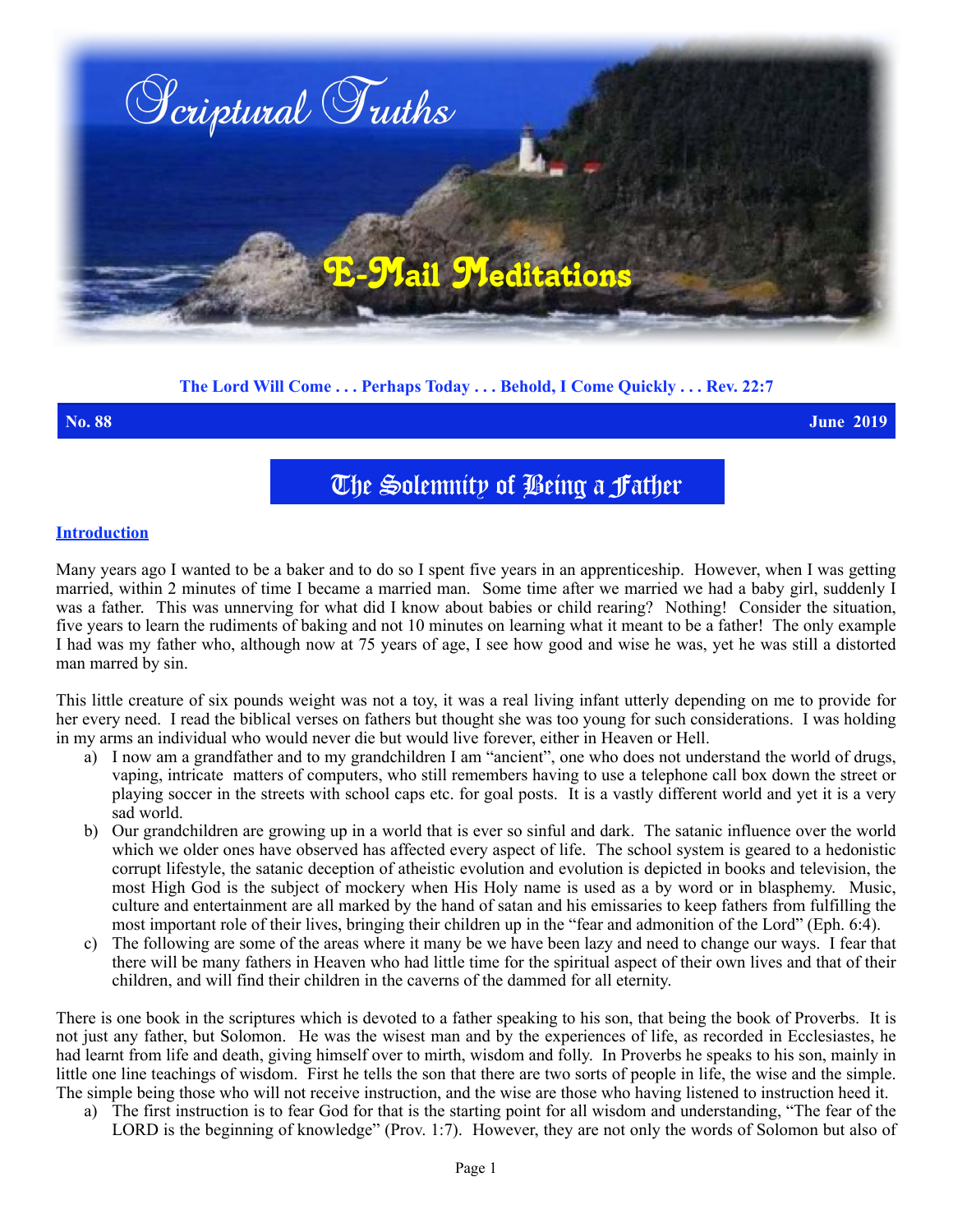king Lemuel who instructs his son to listen to the instruction his mother taught him (Prov. 31:1-31). Wise is the father who reads these words of wisdom to keep himself and to pass them on to his children.

# **The Secular Responsibilities**

Virtually every father has a deep love for his son or daughter and sees the providing for them not a chore but a pleasure in life. Mum or Dad can come home from being out and the children are all delighted to see them. In that family situation the child knows there is security. Little boys often brag about, "My daddy is bigger than your daddy", for to the child dad is just about the greatest person who lives.

- a) Fathers are the ones who are responsible to make it happen. We are the caretakers, the head, and this is the most important relationship we have apart from that to the Lord. As the head of the home it is his responsibility to provide nourishing food, warm clothing, and a shelter over their children's head. This we recognise, but there are three other aspects of a father's responsibility.
- b) The child must be able to trust father and the foundation for this is dependent on the answer to a question:
	- i) Which is more important, "Quality time or quantity of time spent together?" It is my understanding that the quantity of time spent together, first at the family altar, will build character and quality for all concerned. In my early days it was normal for a family to have a family altar when either mum or dad would read the scriptures, teach a biblical lesson, perhaps lasting 10 minutes including the time of prayer. My dad taught us stories of the bible biographically with A for Abel, B for Belshazzar, C for Cornelius, D for David and so on. I recall being taught Matthew 27 as a wee child of under 12 years of age. At night I would hear my father pray for all of the children. That was a wonderful environment to be brought up in for it was the fulfilling of the words of the Holy Spirit through Paul, "And, ye fathers, provoke not your children to wrath: but bring them up in the nurture and admonition of the Lord" (Eph. 6:4); "Fathers, provoke not your children to anger, lest they be discouraged" (Col. 3:21).
	- ii) What does this in practical terms mean? There is a danger of leaving the teaching of our children to Sunday School, etc. This is a major flaw for in the school system the children are very often with godless teachers instructing them by man made pictures, the satanic deception of evolution, moral corruption as being sympathetic to those who are different and a multiplicity of sexes. In contrast to those hours they have Sunday School for perhaps 40 minutes. The main instruction for children, especially spiritually, is the home. God told his people, "And it shall be when thy son asketh thee in time to come, saying, What is this? that thou shalt say unto him, By strength of hand the LORD brought us out from Egypt, from the house of bondage" (Ex. 13:14); "And when thy son asketh thee in time to come, saying, What mean the testimonies, and the statutes, and the judgments, which the LORD our God hath commanded you?" (Deut. 6:20). Notice the child asked the parent and was instructed by the parent in spiritual matters. It was not left to someone else.
	- iii) This is a very serious matter for when a child stops speaking to the parents, there is something seriously wrong. It may be the child is doing that which the parents would be opposed to, or when they try to speak to the father they are told to "Shut up", or "Later". How could a child trust a father or mother who has little or no time for them or often degrading them. A trusting relationship is based on the assurance that father has always the child's best interest at heart. If the child no longer is at "home" with the father, then in time he will lose his children.
	- iv) Children must see that mum is loved by dad. A father who has no patience, is demanding and talks hard to the child and treats the mother as a door mat, then that father will never have the trust of his children nor respect for him. I recall when I was a visitor in a home, there was also visiting a father who was a ruthless, miserable being. He had little children whom he told to be quiet, but as any parent knows, children when together have a very short attention span. Well one little child got excited and in front of everyone the father very loudly, threateningly, admonished him (the child was about 6 years of age) and made the child sit in the middle of a wall on the floor while everyone looked on. My heart ached for him. That child will remember the despicableness of that man. He was a father biologically but not in spirit.
	- v) The most important matter a father can do is remember he is a "shadow" of God as Father. The children hear us speaking and praying to God our Father, declaring His grace to us, His mercy and gentleness, and then we teach the children to call us "father". What sort of a picture of God as Father are we giving? What does God think of that aforementioned fathers attitude? Let us remember that God humbles us but never humiliates us. If He did, where would we be?

## **The Decision**

This also begins with a question, "When I stand before the Lord and He reviews my life as a father, how will He view it?" Shall I be ashamed, highly embarrassed with how I failed to bring up my children? How do I feel about any one of my children being in Hell for all eternity? I ask you please, look at each child as they sleep or play and ask, "Which of my